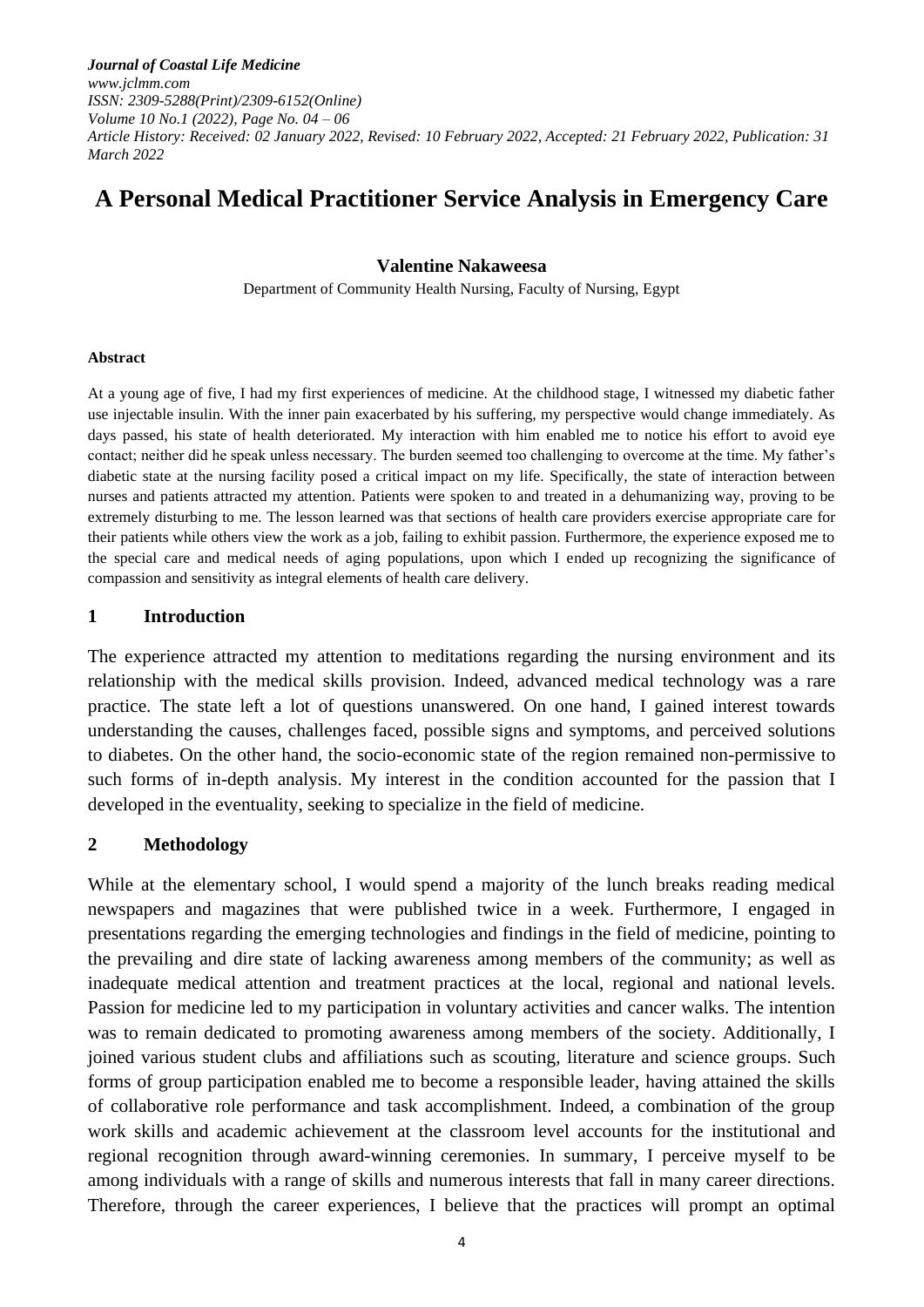*Journal of Coastal Life Medicine www.jclmm.com ISSN: 2309-5288(Print)/2309-6152(Online) Volume 10 No.1 (2022), Page No. 04 – 06 Article History: Received: 02 January 2022, Revised: 10 February 2022, Accepted: 21 February 2022, Publication: 31 March 2022*

utilization of the knowledge and skills gained towards better outcome achievement and quality improvement in the healthcare sector.

# **3 Results and Discussion**

In nursing and learning practices, reflection plays a crucial role. For instance, reflections depict that prior learning re-wires the brain. Therefore, a person who learns more about a subject of interest or a work task is more likely to become elaborate in terms of mental schemas. The outcome of this aspect is that the individual ends up connecting various underlying principles and concepts. In turn, the schemas offer an understanding about the manner in which elements of domains correlate, leading to competency in a desirable approach to decision-making and problem solving practices. Indeed, reflections aid in recognizing the value of learning as that which fosters an informed approach to decision-making and problem solving (Duffy, 2007).

Also, reflections project learning to constitute pre-existing schemas that aid in relating information to workplace experiences. Therefore, reflections imply that learning forms a foundation from which new information is processed an applied in situations that prompt its practical application. As such, reflections in learning are portrayed to aid in guiding task forces when faced with inevitable difficulties. A practical example in nursing is that which entails an emergence of conflicts due to multiculturalism. In such a context, diversity failures imply that differences may arise from the task forces' variations in linguistic and cultural backgrounds. Therefore, reflections present learning as a critical element in such situations because it (learning) enables members who have been exposed to knowledge in conflict resolution to exercise rationality while seeking the best option possible (Kuiper & Pesut, 2004).

Additionally, reflections suggest that individuals possessing knowledge or expertise in particular areas are likely to require less support and structure when faced with new situations. The implication is that reflection in learning aids in producing near all-round individuals whose flexibility or dynamic approach to workplace operations enables them to respond to situations accordingly; rather than retreat. The implication to nursing is that individuals who have attained knowledge are less likely to be overloaded or overwhelmed when faced with new situations in their field. This assertion is informed by observations that reflection fosters effective coping with new situations in the workplace; as members relate new information with what they already know, selecting credible from spurious tactics and important information from trivial data (Kindlen, 2000).

While assessing the practitioners' competence, reflections are highly valuable. For instance, reflections foster an understanding of an employees' trend in performance, critical in understanding the manner in which the nature of task performance aligns with the vision and mission of a company. Also, reflection is responsible for the transformation of experience into actual learning regarding individual goals and values, as well as larger scale social issues. Additionally, reflection challenges learners to connect service activities to the objectives of a course while engaging in problem-solving and higher-level thinking. Lastly, reflection is a crucial tool to the understanding